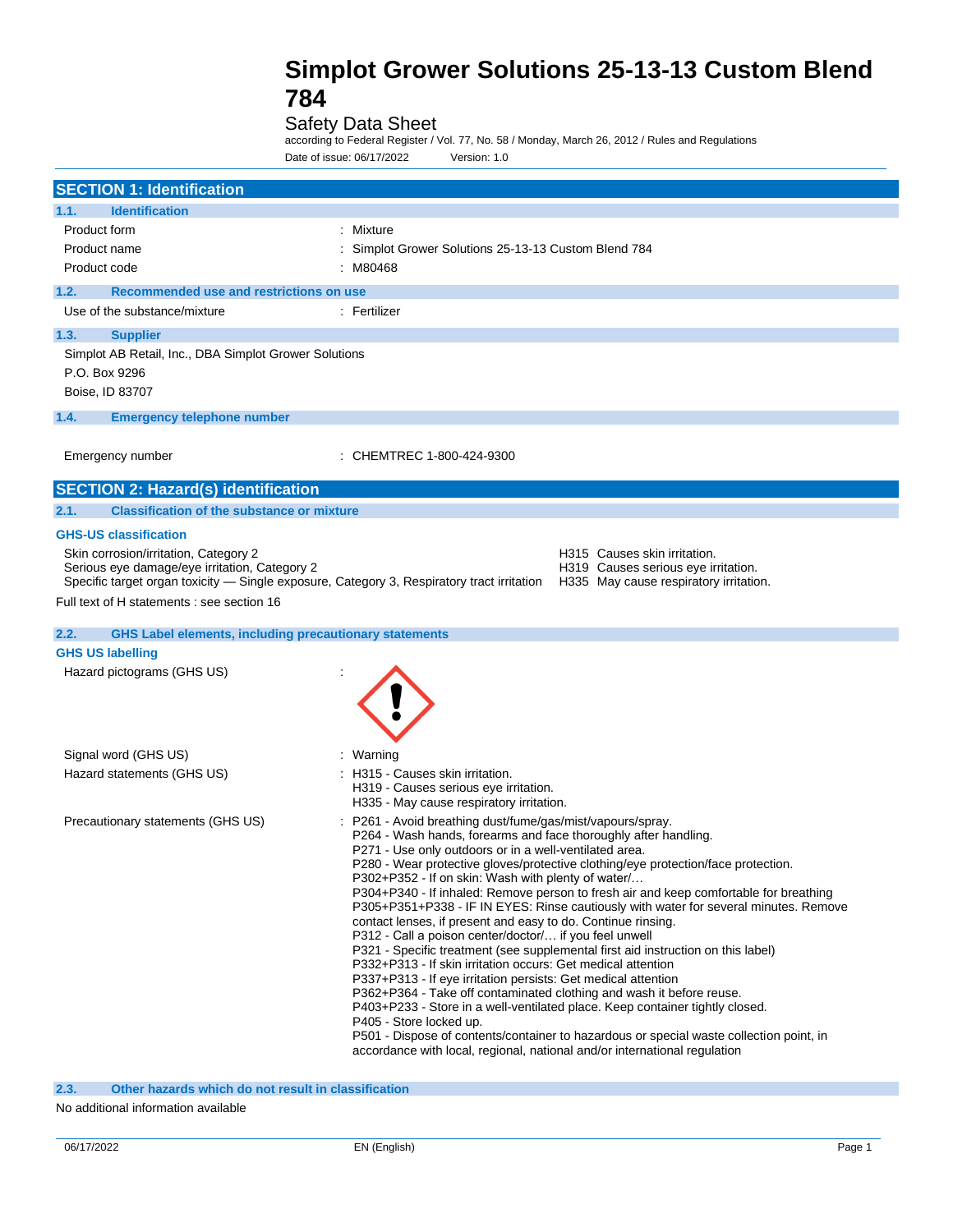Safety Data Sheet

according to Federal Register / Vol. 77, No. 58 / Monday, March 26, 2012 / Rules and Regulations

## **2.4. Unknown acute toxicity (GHS US)**

## Not applicable

## **SECTION 3: Composition/information on ingredients**

#### **3.1. Substances**

#### Not applicable

#### **3.2. Mixtures**

| <b>Name</b>              | <b>Product identifier</b> | $\frac{9}{6}$ | <b>GHS-US classification</b>                                  |
|--------------------------|---------------------------|---------------|---------------------------------------------------------------|
| formaldehyde/urea.resins | (CAS-No.) 9011-05-6       | ≤36           | Skin Irrit, 2, H315<br>Eye Irrit. 2B, H320<br>STOT SE 3, H335 |
| Monoammonium Phosphate   | (CAS-No.) 7722-76-1       | 23-27         | Eye Irrit. 2B, H320<br>STOT SE 3, H335                        |
| urea (57-13-6)           | (CAS-No.) 57-13-6         | $15 - 20$     | Eye Irrit. 2B, H320                                           |

#### Full text of hazard classes and H-statements : see section 16

|        | <b>SECTION 4: First-aid measures</b>                                |                                                                                                                                                              |
|--------|---------------------------------------------------------------------|--------------------------------------------------------------------------------------------------------------------------------------------------------------|
| 4.1.   | <b>Description of first aid measures</b>                            |                                                                                                                                                              |
|        | First-aid measures after inhalation                                 | Remove person to fresh air and keep comfortable for breathing.                                                                                               |
|        | First-aid measures after skin contact                               | Wash skin with plenty of water.                                                                                                                              |
|        | First-aid measures after eye contact                                | Rinse eyes with water as a precaution.                                                                                                                       |
|        | First-aid measures after ingestion                                  | Call a poison center or a doctor if you feel unwell.                                                                                                         |
| 4.2.   | Most important symptoms and effects (acute and delayed)             |                                                                                                                                                              |
|        |                                                                     |                                                                                                                                                              |
| 4.3.   | Immediate medical attention and special treatment, if necessary     |                                                                                                                                                              |
|        | Treat symptomatically.                                              |                                                                                                                                                              |
|        | <b>SECTION 5: Fire-fighting measures</b>                            |                                                                                                                                                              |
| 5.1.   | Suitable (and unsuitable) extinguishing media                       |                                                                                                                                                              |
|        | Suitable extinguishing media                                        | : Water spray. Dry powder. Foam.                                                                                                                             |
| 5.2.   | Specific hazards arising from the chemical                          |                                                                                                                                                              |
| fire   | Hazardous decomposition products in case of                         | : Toxic fumes may be released.                                                                                                                               |
| 5.3.   | Special protective equipment and precautions for fire-fighters      |                                                                                                                                                              |
|        | Protection during firefighting                                      | : Do not attempt to take action without suitable protective equipment. Self-contained breathing<br>apparatus. Complete protective clothing.                  |
|        | <b>SECTION 6: Accidental release measures</b>                       |                                                                                                                                                              |
| 6.1.   | Personal precautions, protective equipment and emergency procedures |                                                                                                                                                              |
| 6.1.1. | For non-emergency personnel                                         |                                                                                                                                                              |
|        | <b>Emergency procedures</b>                                         | : Ventilate spillage area.                                                                                                                                   |
| 6.1.2. | For emergency responders                                            |                                                                                                                                                              |
|        | Protective equipment                                                | Do not attempt to take action without suitable protective equipment. For further information<br>refer to section 8: "Exposure controls/personal protection". |
| 6.2.   | <b>Environmental precautions</b>                                    |                                                                                                                                                              |
|        | Avoid release to the environment.                                   |                                                                                                                                                              |
| 6.3.   | Methods and material for containment and cleaning up                |                                                                                                                                                              |
|        | Methods for cleaning up                                             | : Mechanically recover the product.                                                                                                                          |
|        | Other information                                                   | Dispose of materials or solid residues at an authorized site.                                                                                                |
| 6.4.   | <b>Reference to other sections</b>                                  |                                                                                                                                                              |
|        | For further information refer to section 13.                        |                                                                                                                                                              |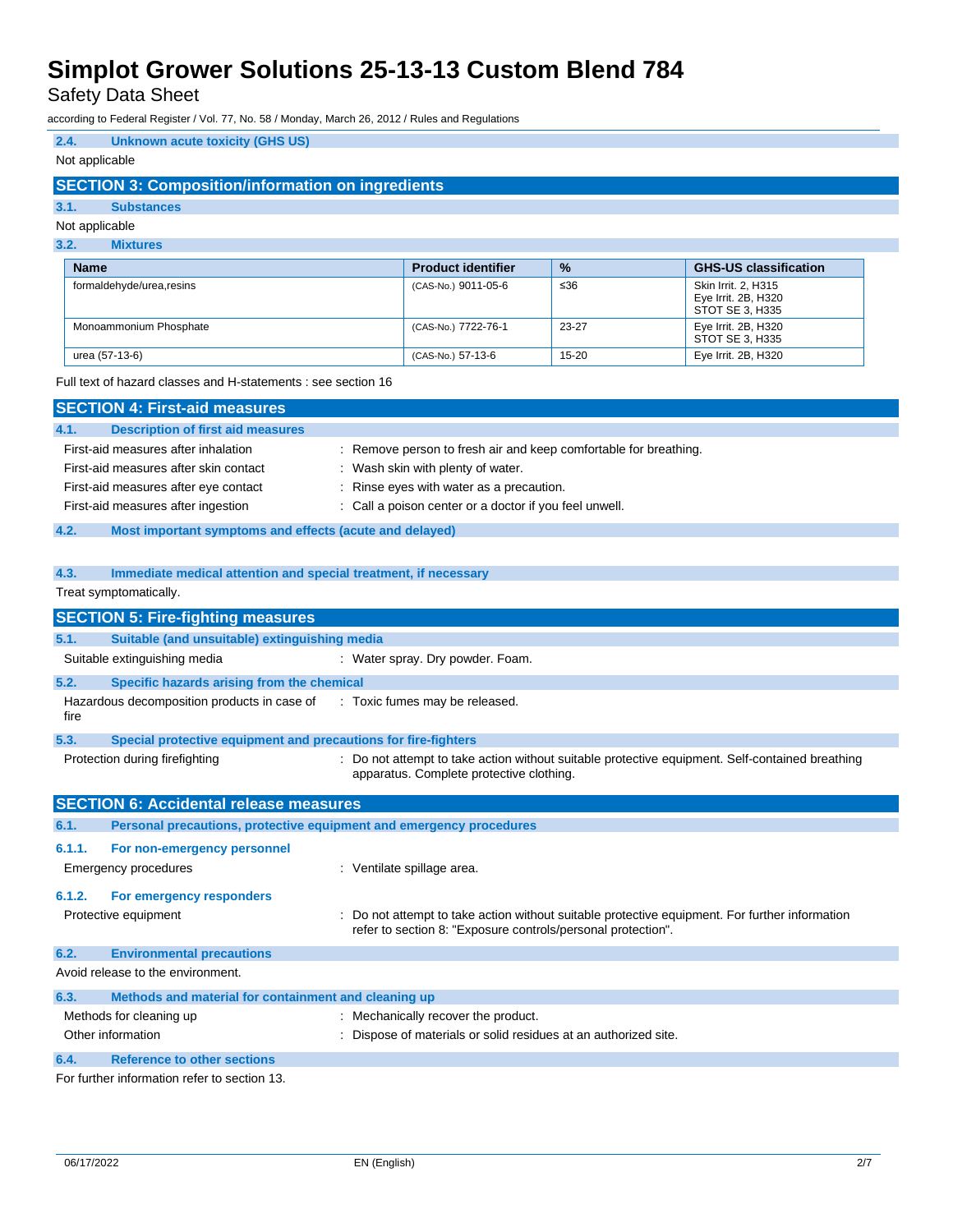Safety Data Sheet

according to Federal Register / Vol. 77, No. 58 / Monday, March 26, 2012 / Rules and Regulations

| <b>SECTION 7: Handling and storage</b>                  |                                                                                                        |
|---------------------------------------------------------|--------------------------------------------------------------------------------------------------------|
| <b>Precautions for safe handling</b><br>7.1.            |                                                                                                        |
| Precautions for safe handling                           | : Ensure good ventilation of the work station. Wear personal protective equipment.                     |
| Hygiene measures                                        | : Do not eat, drink or smoke when using this product. Always wash hands after handling the<br>product. |
| 7.2.                                                    | Conditions for safe storage, including any incompatibilities                                           |
| Storage conditions                                      | : Store in a well-ventilated place. Keep cool.                                                         |
|                                                         |                                                                                                        |
| <b>SECTION 8: Exposure controls/personal protection</b> |                                                                                                        |
| 8.1.<br><b>Control parameters</b>                       |                                                                                                        |
|                                                         |                                                                                                        |
| Simplot Grower Solutions 25-13-13 Custom Blend 784      |                                                                                                        |
| No additional information available                     |                                                                                                        |
| urea (57-13-6) (57-13-6)                                |                                                                                                        |
| No additional information available                     |                                                                                                        |
| Monoammonium Phosphate (7722-76-1)                      |                                                                                                        |
| No additional information available                     |                                                                                                        |

**formaldehyde/urea,resins (9011-05-6)** No additional information available

### **8.2. Appropriate engineering controls**

Appropriate engineering controls : Ensure good ventilation of the work station.

Environmental exposure controls : Avoid release to the environment.

## **8.3. Individual protection measures/Personal protective equipment**

**Hand protection:**

Protective gloves

**Eye protection:**

Safety glasses

#### **Skin and body protection:**

Wear suitable protective clothing

#### **Respiratory protection:**

In case of insufficient ventilation, wear suitable respiratory equipment

**Personal protective equipment symbol(s):**



| <b>SECTION 9: Physical and chemical properties</b>            |                                                                                                                                                                                                                                             |  |  |  |
|---------------------------------------------------------------|---------------------------------------------------------------------------------------------------------------------------------------------------------------------------------------------------------------------------------------------|--|--|--|
| Information on basic physical and chemical properties<br>9.1. |                                                                                                                                                                                                                                             |  |  |  |
| Physical state                                                | : Solid                                                                                                                                                                                                                                     |  |  |  |
| Colour                                                        | : Mixture contains one or more component(s) which have the following colour(s):<br>Colourless to white Commercial substance: grey-green White Colourless or white                                                                           |  |  |  |
| Odour                                                         | : There may be no odour warning properties, odour is subjective and inadequate to warn of<br>overexposure.<br>Mixture contains one or more component(s) which have the following odour:<br>Odourless In moist air: Ammonia odour Mild odour |  |  |  |
| Odour threshold                                               | : No data available                                                                                                                                                                                                                         |  |  |  |
| pH                                                            | : No data available                                                                                                                                                                                                                         |  |  |  |
| 06/17/2022                                                    | EN (English)<br>3/7                                                                                                                                                                                                                         |  |  |  |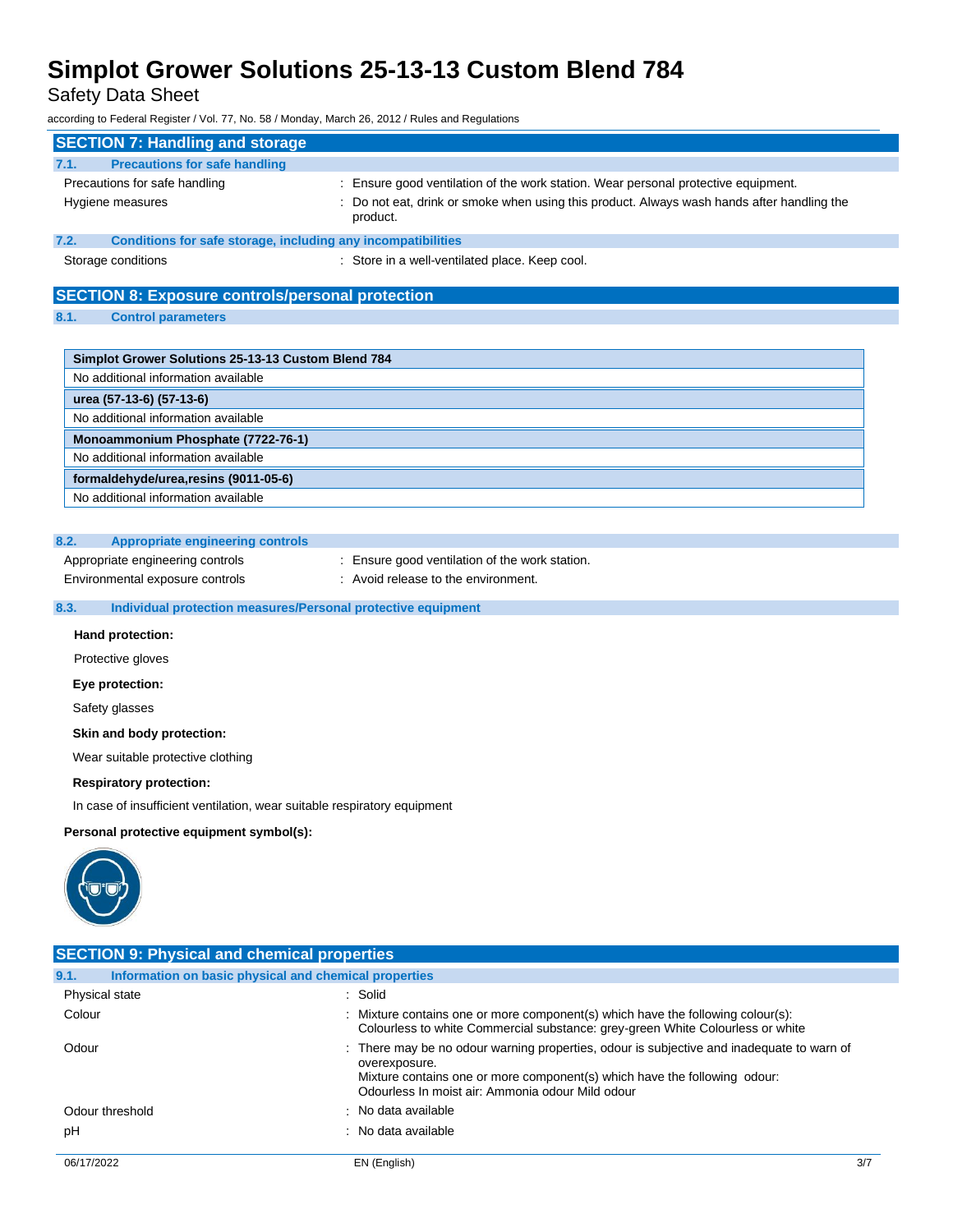Safety Data Sheet

according to Federal Register / Vol. 77, No. 58 / Monday, March 26, 2012 / Rules and Regulations

| Freezing point<br>Not applicable<br>No data available<br>Boiling point<br>Flash point<br>Not applicable<br>No data available<br>Relative evaporation rate (butylacetate=1)<br>Non flammable.<br>Flammability (solid, gas)<br>t<br>No data available<br>Vapour pressure<br>t<br>No data available<br>Relative vapour density at 20 °C<br>No data available<br>Relative density<br>٠<br>Solubility<br>No data available<br>Partition coefficient n-octanol/water (Log Pow)<br>No data available<br>Auto-ignition temperature<br>Not applicable<br>No data available<br>Decomposition temperature<br>Viscosity, kinematic<br>No data available<br>Viscosity, dynamic<br>No data available<br><b>Explosive limits</b><br>Not applicable<br>No data available<br><b>Explosive properties</b><br>No data available<br>Oxidising properties | Melting point | No data available |
|--------------------------------------------------------------------------------------------------------------------------------------------------------------------------------------------------------------------------------------------------------------------------------------------------------------------------------------------------------------------------------------------------------------------------------------------------------------------------------------------------------------------------------------------------------------------------------------------------------------------------------------------------------------------------------------------------------------------------------------------------------------------------------------------------------------------------------------|---------------|-------------------|
|                                                                                                                                                                                                                                                                                                                                                                                                                                                                                                                                                                                                                                                                                                                                                                                                                                      |               |                   |
|                                                                                                                                                                                                                                                                                                                                                                                                                                                                                                                                                                                                                                                                                                                                                                                                                                      |               |                   |
|                                                                                                                                                                                                                                                                                                                                                                                                                                                                                                                                                                                                                                                                                                                                                                                                                                      |               |                   |
|                                                                                                                                                                                                                                                                                                                                                                                                                                                                                                                                                                                                                                                                                                                                                                                                                                      |               |                   |
|                                                                                                                                                                                                                                                                                                                                                                                                                                                                                                                                                                                                                                                                                                                                                                                                                                      |               |                   |
|                                                                                                                                                                                                                                                                                                                                                                                                                                                                                                                                                                                                                                                                                                                                                                                                                                      |               |                   |
|                                                                                                                                                                                                                                                                                                                                                                                                                                                                                                                                                                                                                                                                                                                                                                                                                                      |               |                   |
|                                                                                                                                                                                                                                                                                                                                                                                                                                                                                                                                                                                                                                                                                                                                                                                                                                      |               |                   |
|                                                                                                                                                                                                                                                                                                                                                                                                                                                                                                                                                                                                                                                                                                                                                                                                                                      |               |                   |
|                                                                                                                                                                                                                                                                                                                                                                                                                                                                                                                                                                                                                                                                                                                                                                                                                                      |               |                   |
|                                                                                                                                                                                                                                                                                                                                                                                                                                                                                                                                                                                                                                                                                                                                                                                                                                      |               |                   |
|                                                                                                                                                                                                                                                                                                                                                                                                                                                                                                                                                                                                                                                                                                                                                                                                                                      |               |                   |
|                                                                                                                                                                                                                                                                                                                                                                                                                                                                                                                                                                                                                                                                                                                                                                                                                                      |               |                   |
|                                                                                                                                                                                                                                                                                                                                                                                                                                                                                                                                                                                                                                                                                                                                                                                                                                      |               |                   |
|                                                                                                                                                                                                                                                                                                                                                                                                                                                                                                                                                                                                                                                                                                                                                                                                                                      |               |                   |
|                                                                                                                                                                                                                                                                                                                                                                                                                                                                                                                                                                                                                                                                                                                                                                                                                                      |               |                   |
|                                                                                                                                                                                                                                                                                                                                                                                                                                                                                                                                                                                                                                                                                                                                                                                                                                      |               |                   |

**9.2. Other information**

No additional information available

| <u>NO additional information</u> available |                                                                                    |                                                                                                                       |
|--------------------------------------------|------------------------------------------------------------------------------------|-----------------------------------------------------------------------------------------------------------------------|
|                                            | <b>SECTION 10: Stability and reactivity</b>                                        |                                                                                                                       |
| 10.1.                                      | <b>Reactivity</b>                                                                  |                                                                                                                       |
|                                            | The product is non-reactive under normal conditions of use, storage and transport. |                                                                                                                       |
| 10.2.                                      | <b>Chemical stability</b>                                                          |                                                                                                                       |
|                                            | Stable under normal conditions.                                                    |                                                                                                                       |
| 10.3.                                      | <b>Possibility of hazardous reactions</b>                                          |                                                                                                                       |
|                                            | No dangerous reactions known under normal conditions of use.                       |                                                                                                                       |
| 10.4.                                      | <b>Conditions to avoid</b>                                                         |                                                                                                                       |
|                                            | None under recommended storage and handling conditions (see section 7).            |                                                                                                                       |
| 10.5.                                      | <b>Incompatible materials</b>                                                      |                                                                                                                       |
|                                            | No additional information available                                                |                                                                                                                       |
| 10.6.                                      | <b>Hazardous decomposition products</b>                                            |                                                                                                                       |
|                                            |                                                                                    | Under normal conditions of storage and use, hazardous decomposition products should not be produced.                  |
|                                            | <b>SECTION 11: Toxicological information</b>                                       |                                                                                                                       |
| 11.1.                                      | Information on toxicological effects                                               |                                                                                                                       |
| Acute toxicity (oral)                      |                                                                                    | : Not classified                                                                                                      |
|                                            | Acute toxicity (dermal)                                                            | Not classified                                                                                                        |
|                                            | Acute toxicity (inhalation)                                                        | Not classified                                                                                                        |
|                                            | urea (57-13-6) (57-13-6)                                                           |                                                                                                                       |
| LD50 oral rat                              |                                                                                    | 8471 mg/kg (Rat: OECD 401: Acute Oral Toxicity; Literature study; 14300 mg/kg bodyweight;<br>Rat; Experimental value) |
| LD50 dermal rat                            |                                                                                    | > 3200 mg/kg (Rat; Literature study)                                                                                  |
|                                            | LD50 dermal rabbit                                                                 | > 21000 mg/kg (Rabbit; Literature study)                                                                              |
|                                            | Monoammonium Phosphate (7722-76-1)                                                 |                                                                                                                       |
| LD50 oral rat                              |                                                                                    | 5750 mg/kg (Rat)                                                                                                      |
|                                            | LD50 dermal rabbit                                                                 | > 7940 mg/kg (Rabbit)                                                                                                 |
|                                            | formaldehyde/urea, resins (9011-05-6)                                              |                                                                                                                       |
| LD50 oral rat                              |                                                                                    | 8394 mg/kg (Rat)                                                                                                      |
| LD50 dermal rat                            |                                                                                    | $> 2100$ mg/kg (Rat)                                                                                                  |
| 06/17/2022                                 |                                                                                    | EN (English)<br>4/7                                                                                                   |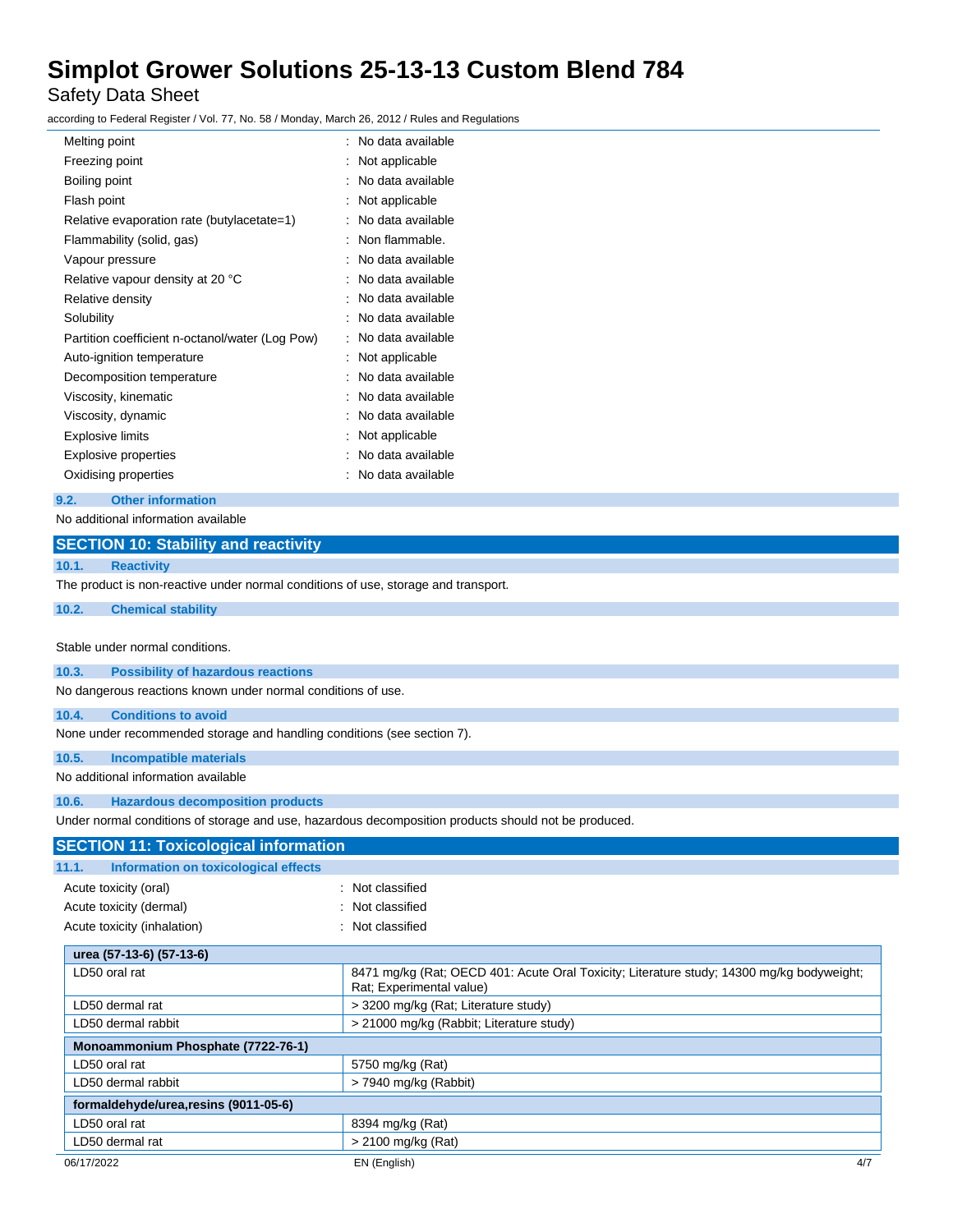Safety Data Sheet

according to Federal Register / Vol. 77, No. 58 / Monday, March 26, 2012 / Rules and Regulations

| Monoammonium Phosphate (7722-76-1)         |                                   |  |
|--------------------------------------------|-----------------------------------|--|
| STOT-single exposure                       | May cause respiratory irritation. |  |
| formaldehyde/urea.resins (9011-05-6)       |                                   |  |
| STOT-single exposure                       | May cause respiratory irritation. |  |
| STOT-repeated exposure<br>: Not classified |                                   |  |
| Aspiration hazard                          | : Not classified                  |  |
| Viscosity, kinematic                       | No data available                 |  |

## **SECTION 12: Ecological information**

| z |  |  |  | Toxicity |  |
|---|--|--|--|----------|--|
|   |  |  |  |          |  |

ı

| $\mathcal{L}^{\text{max}}_{\text{max}}$ and $\mathcal{L}^{\text{max}}_{\text{max}}$ and $\mathcal{L}^{\text{max}}_{\text{max}}$ |                                                                                                                            |
|---------------------------------------------------------------------------------------------------------------------------------|----------------------------------------------------------------------------------------------------------------------------|
| Ecology - general                                                                                                               | : The product is not considered harmful to aquatic organisms nor to cause long-term adverse<br>effects in the environment. |

| urea (57-13-6) (57-13-6)                  |                                                            |
|-------------------------------------------|------------------------------------------------------------|
| LC50 fish 1                               | > 6810 mg/l (96 h; Leuciscus idus; Nominal concentration)  |
| EC50 Daphnia 1                            | > 10000 mg/l (48 h; Daphnia magna; Nominal concentration)  |
| LC50 fish 2                               | 17500 mg/l (96 h; Poecilia reticulata)                     |
| EC50 Daphnia 2                            | > 10000 mg/l (24 h; Daphnia magna)                         |
| TLM fish 1                                | 17500 ppm (96 h; Poecilia reticulata)                      |
| Threshold limit other aquatic organisms 1 | 120000 mg/l (16 h; Bacteria; Toxicity test)                |
| Threshold limit other aquatic organisms 2 | > 10000 mg/l (Pseudomonas putida)                          |
| Threshold limit algae 1                   | > 10000 mg/l (168 h; Scenedesmus quadricauda; Growth rate) |
| Threshold limit algae 2                   | 47 mg/l (192 h; Microcystis aeruginosa; Growth rate)       |
| Monoammonium Phosphate (7722-76-1)        |                                                            |
| LC50 fish 1                               | 155 ppm (96 h; Pimephales promelas)                        |
| formaldehyde/urea.resins (9011-05-6)      |                                                            |
| LC50 fish 1                               | > 500 mg/l (96 h; Leuciscus idus; Estimated value)         |
| EC50 Daphnia 1                            | 65000 mg/l (Daphnia magna; QSAR)                           |

### **12.2. Persistence and degradability**

| urea (57-13-6) (57-13-6)                                        |  |  |  |  |
|-----------------------------------------------------------------|--|--|--|--|
| Inherently biodegradable. Hydrolysis in water. Not established. |  |  |  |  |
| 0.27 g $O_2$ /g substance                                       |  |  |  |  |
| Monoammonium Phosphate (7722-76-1)                              |  |  |  |  |
| Biodegradability in water: no data available. Not established.  |  |  |  |  |
| formaldehyde/urea.resins (9011-05-6)                            |  |  |  |  |
| Not readily biodegradable in water. Not established.            |  |  |  |  |
|                                                                 |  |  |  |  |

## **12.3. Bioaccumulative potential**

| urea (57-13-6) (57-13-6)                        |                                                                    |  |  |  |
|-------------------------------------------------|--------------------------------------------------------------------|--|--|--|
| BCF fish 1                                      | 1 (72 h; Brachydanio rerio; Fresh water)                           |  |  |  |
| BCF other aquatic organisms 1                   | 11700 (Chlorella sp.)                                              |  |  |  |
| Partition coefficient n-octanol/water (Log Pow) | < -1.73 (Experimental value; EU Method A.8: Partition Coefficient) |  |  |  |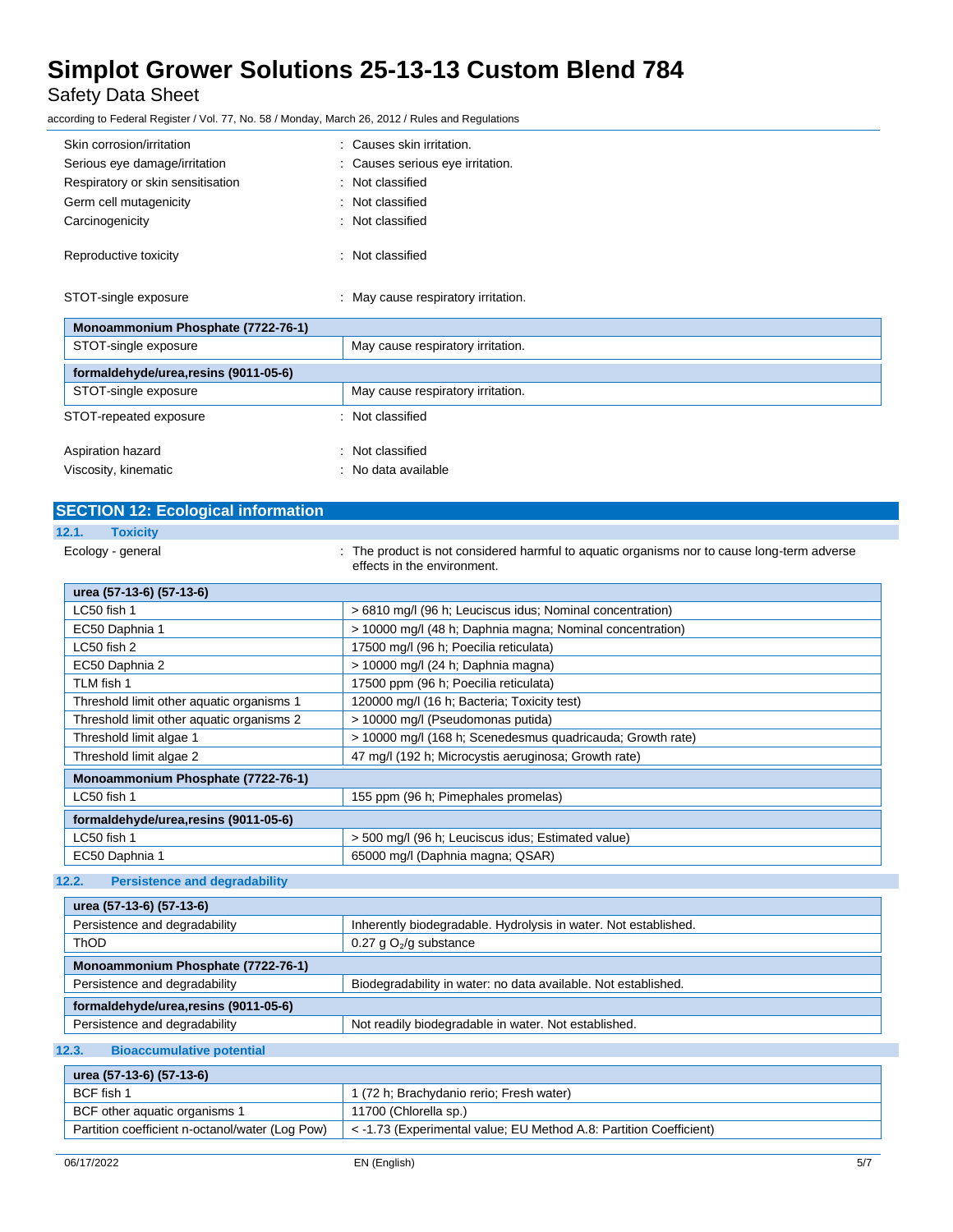Safety Data Sheet

according to Federal Register / Vol. 77, No. 58 / Monday, March 26, 2012 / Rules and Regulations

| urea (57-13-6) (57-13-6)             |                                                     |  |  |  |
|--------------------------------------|-----------------------------------------------------|--|--|--|
| Bioaccumulative potential            | Bioaccumulation: not applicable. Not established.   |  |  |  |
| Monoammonium Phosphate (7722-76-1)   |                                                     |  |  |  |
| Bioaccumulative potential            | Not bioaccumulative. Not established.               |  |  |  |
| formaldehyde/urea.resins (9011-05-6) |                                                     |  |  |  |
| Bioaccumulative potential            | No bioaccumulation data available. Not established. |  |  |  |
| 12.4.<br><b>Mobility in soil</b>     |                                                     |  |  |  |
|                                      |                                                     |  |  |  |

No additional information available

| 12.5. | Other adverse effects |  |
|-------|-----------------------|--|
|       |                       |  |

No additional information available

| <b>SECTION 13: Disposal considerations</b>            |                                                                                                                                 |
|-------------------------------------------------------|---------------------------------------------------------------------------------------------------------------------------------|
| <b>Disposal methods</b><br>13.1.                      |                                                                                                                                 |
| Waste treatment methods                               | : Dispose of contents/container in accordance with licensed collector's sorting instructions.                                   |
| <b>SECTION 14: Transport information</b>              |                                                                                                                                 |
| <b>Department of Transportation (DOT)</b>             |                                                                                                                                 |
| In accordance with DOT                                |                                                                                                                                 |
| Not applicable                                        |                                                                                                                                 |
| <b>Transportation of Dangerous Goods</b>              |                                                                                                                                 |
| Not applicable                                        |                                                                                                                                 |
| <b>Transport by sea</b>                               |                                                                                                                                 |
| Not applicable                                        |                                                                                                                                 |
| <b>Air transport</b>                                  |                                                                                                                                 |
| Not applicable                                        |                                                                                                                                 |
| <b>SECTION 15: Regulatory information</b>             |                                                                                                                                 |
| 15.1. US Federal regulations                          |                                                                                                                                 |
| Simplot Grower Solutions 25-13-13 Custom Blend 784    |                                                                                                                                 |
| Substances Control Act (TSCA) inventory               | All components of this product are listed, or excluded from listing, on the United States Environmental Protection Agency Toxic |
| formaldehyde/urea, resins (9011-05-6)                 |                                                                                                                                 |
| <b>EPA Labeling Requirements</b>                      | XU - XU - indicates a substance exempt from reporting under the Chemical Data Reporting<br>Rule, (40 CFR 711).                  |
| 15.2. International regulations                       |                                                                                                                                 |
| <b>CANADA</b>                                         |                                                                                                                                 |
| urea (57-13-6) (57-13-6)                              |                                                                                                                                 |
| Listed on the Canadian DSL (Domestic Substances List) |                                                                                                                                 |

**Monoammonium Phosphate (7722-76-1)** Listed on the Canadian DSL (Domestic Substances List)

### **formaldehyde/urea,resins (9011-05-6)**

Listed on the Canadian DSL (Domestic Substances List)

#### **EU-Regulations**

No additional information available

**National regulations** No additional information available